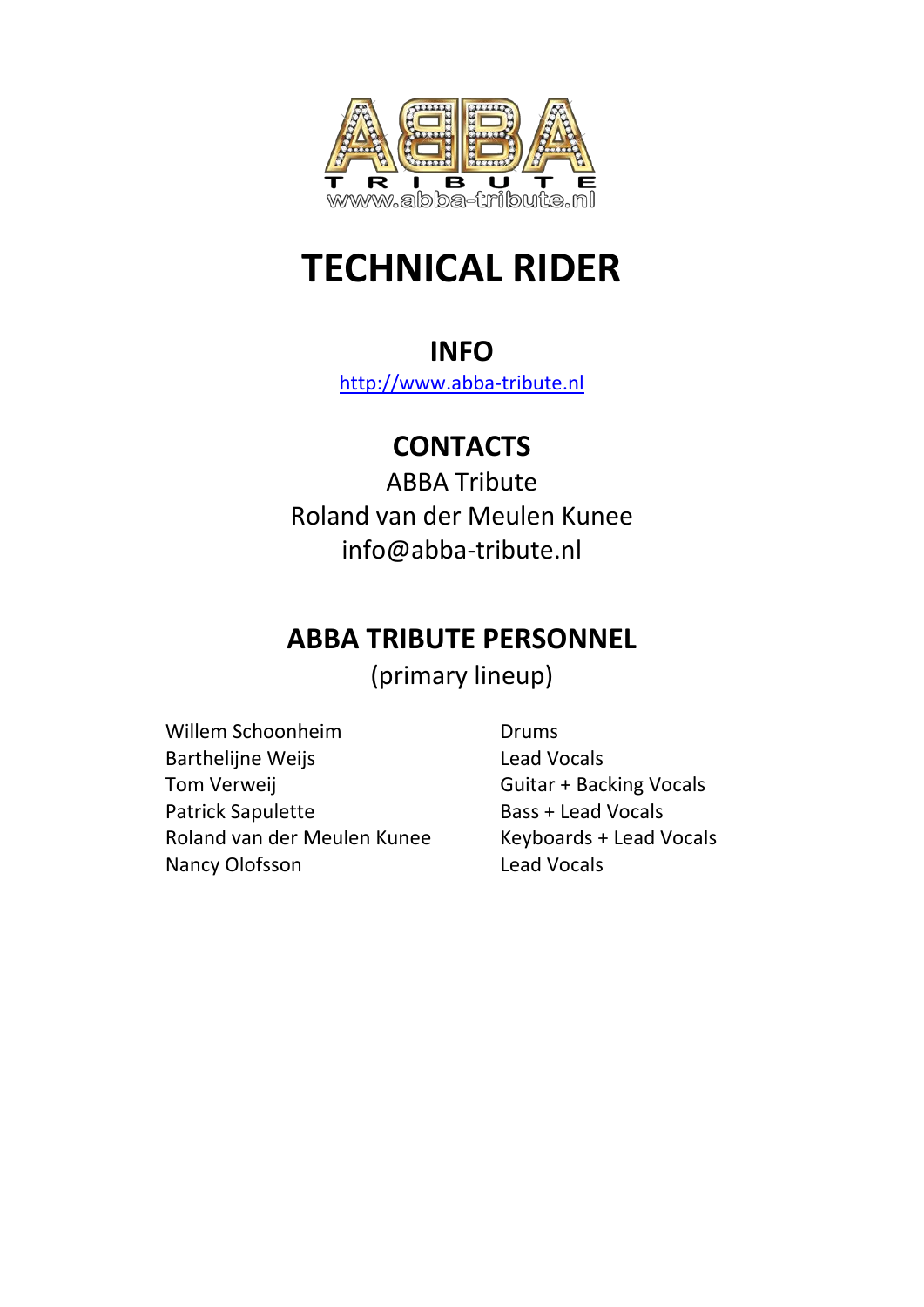

## **STAGE**

Minimum size: 8x6 m, 1 m high.

The stage construction must by a covered, stable, even, clean and dry construction, according to regular security standards.

# **PA SYSTEM – LIGHTS**

We require a professional sound system, suited to the size of the venue, capable to produce 110dBA at front of house position.

Please have qualified audio / lights technicians present before (starting at soundcheck), during, and after the event. Please have all sound equipment including accessories (sound boards, microphones, speakers, cables, etc.) and all backline instruments and amplifiers present and fully operational no later than 4 hours before the scheduled event start time.

# **DRESSING ROOMS**

2 clean dressing rooms in immediate vicinity of stage at the exclusive use of artists. These rooms must be fitted with adequate heating and/or ventilation, mirrors, clothes rails, iron and ironing board, chairs (2+7 people), it must have a direct access to private toilets and showers and be lockable.

The key will be given to the tour manager at the arrival of the band.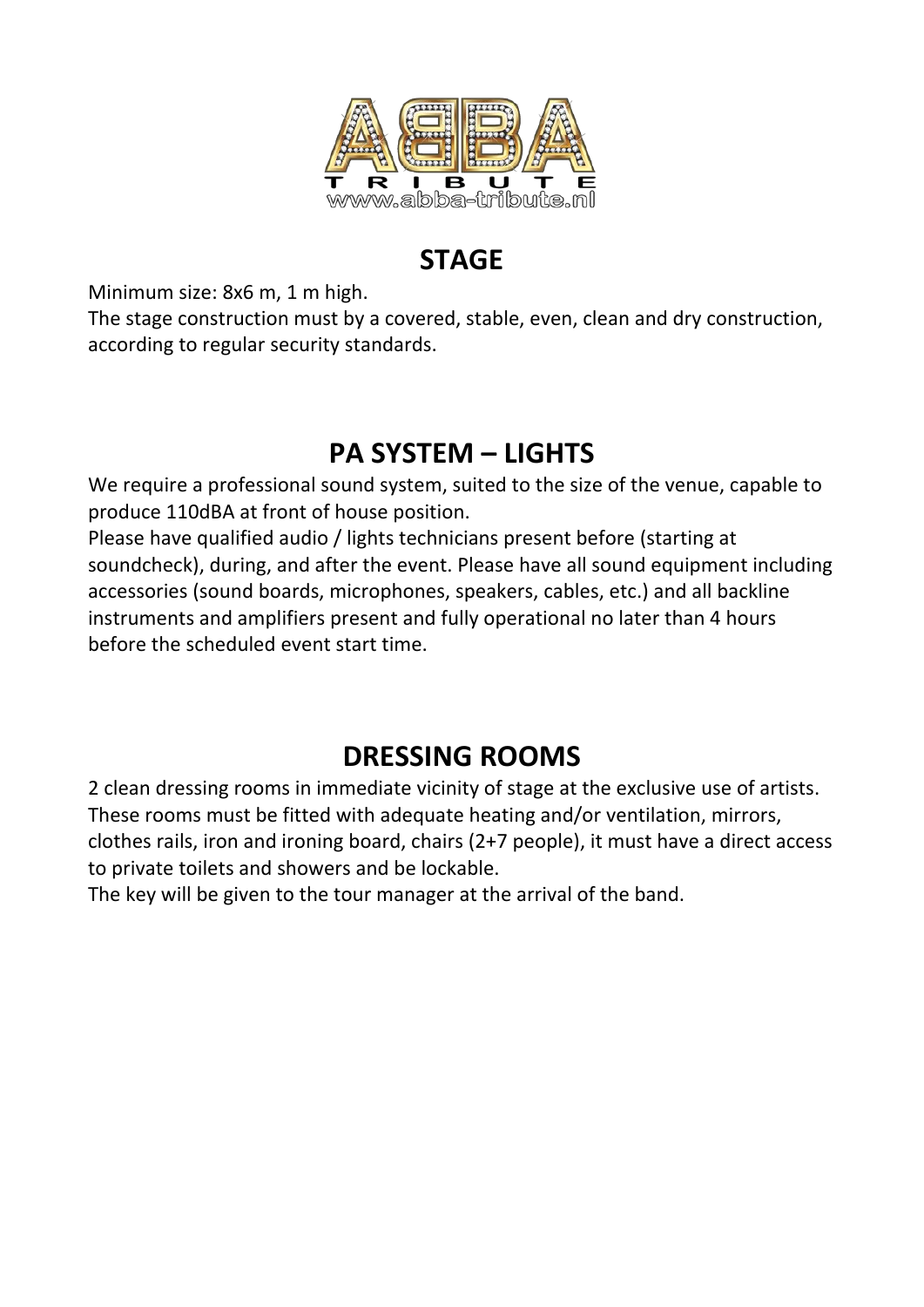

# **LIVE STAGE PLAN**



## **SOUND / LIGHT SETUP (ONLY FOR THE NETHERLANDS)**

#### **M-set:**

| Power              | : 1x Schuko 230V 16A                 |  |  |
|--------------------|--------------------------------------|--|--|
| <b>FOH</b>         | : Behringer X32 FOH mixer            |  |  |
| <b>Monitorrack</b> | : 5x SHURE PSM300 in ear monitoring  |  |  |
|                    | 2x LINE6 XD75 mics                   |  |  |
|                    | 1x SHURE ULX mic                     |  |  |
|                    | 1x Behringer X32 Core                |  |  |
|                    | 2x Behringer S16 Snake               |  |  |
| Stage decoration   | : ABBA letters (DMX channel 1,2,3,4) |  |  |
|                    | 2x backdrops w1,5 x h6 mtr           |  |  |
|                    | 2x stairs w1xl2 mtr                  |  |  |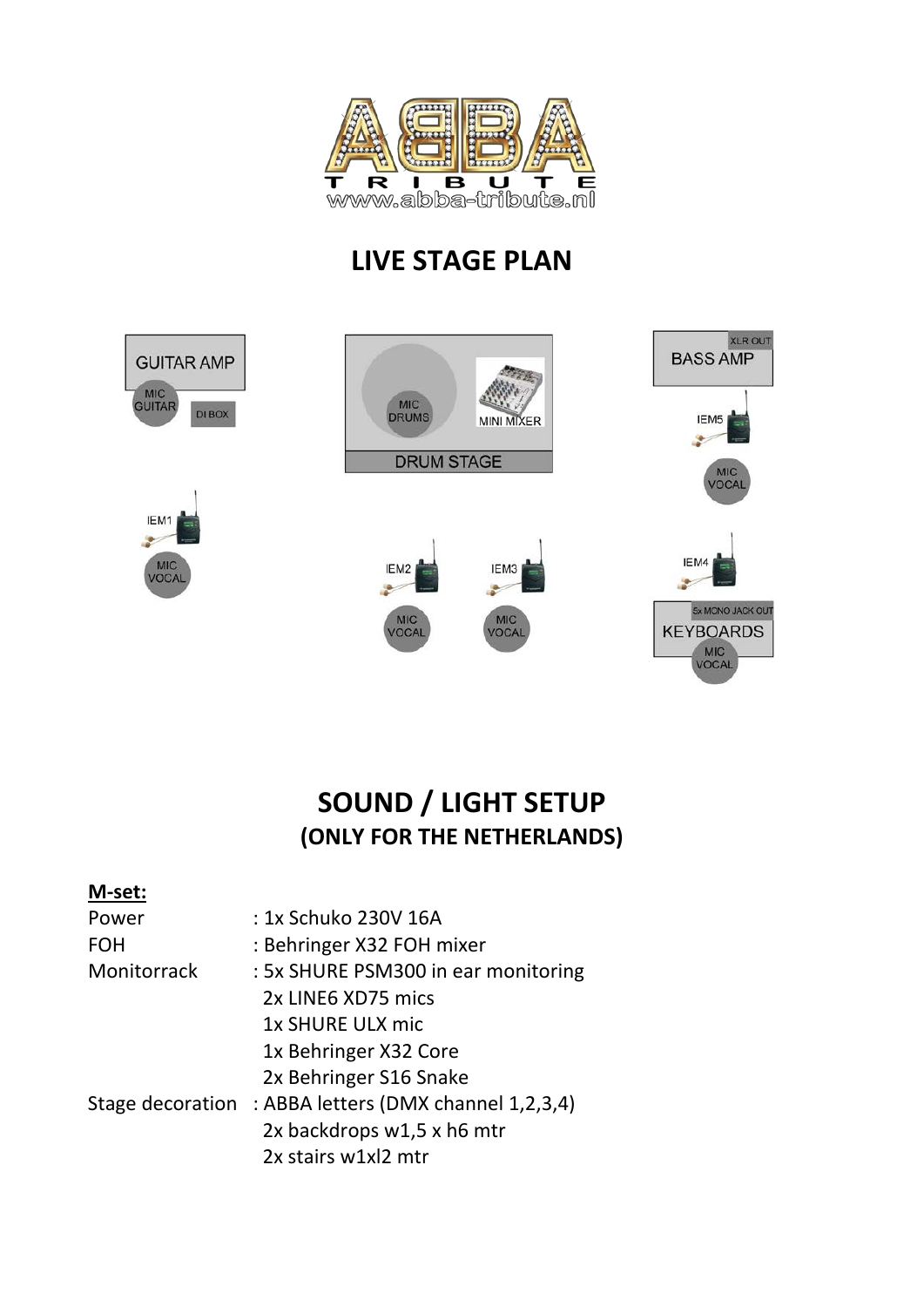

#### **A-set (Pax 300p):**

| $M$ -set + additional: |                                               |
|------------------------|-----------------------------------------------|
| Power                  | : 1x CEE 380V 32A                             |
| <b>FOH</b>             | : 4x K&F SW-215D Sub                          |
|                        | 4x K&F CA1215 Top                             |
|                        | 1x Amp rack (2x chevin amp, 1x K&F processor) |
| Lighting               | : vertical truss                              |
|                        | 6x Martin Mac 101                             |
|                        | 2x Showtec active 2 blinder                   |
|                        | 1x Martin K1 Hazer                            |
|                        | 2x Botex PAR bar                              |
|                        | (2x CLF Led strip)                            |
|                        | <b>Avolites Quartz lighting console</b>       |
|                        |                                               |

#### **B-set (Pax 1000p):**

| $M-set + additional:$ |                                                |
|-----------------------|------------------------------------------------|
| Power                 | : 1x CEE 380V 63A                              |
| <b>FOH</b>            | : 6x Outline GTO Sub                           |
|                       | 4x Outline Doppia II 5040 top                  |
|                       | 2x Amp rack (2x Outine T5, 1x outline televen, |
|                       | 1x Outline processor)                          |
| Lighting              | : 8mtr Truss + backdrop                        |
|                       | 8x Martin Mac 101                              |
|                       | 4x Mac 250 krypton                             |
|                       | 4x Showtec active 2 blinder                    |
|                       | 1x Martin K1 Hazer                             |
|                       | 2x Botex PAR bar                               |
|                       | (2x CLF Led strip)                             |
|                       | <b>Avolites Quartz lighting console</b>        |
|                       |                                                |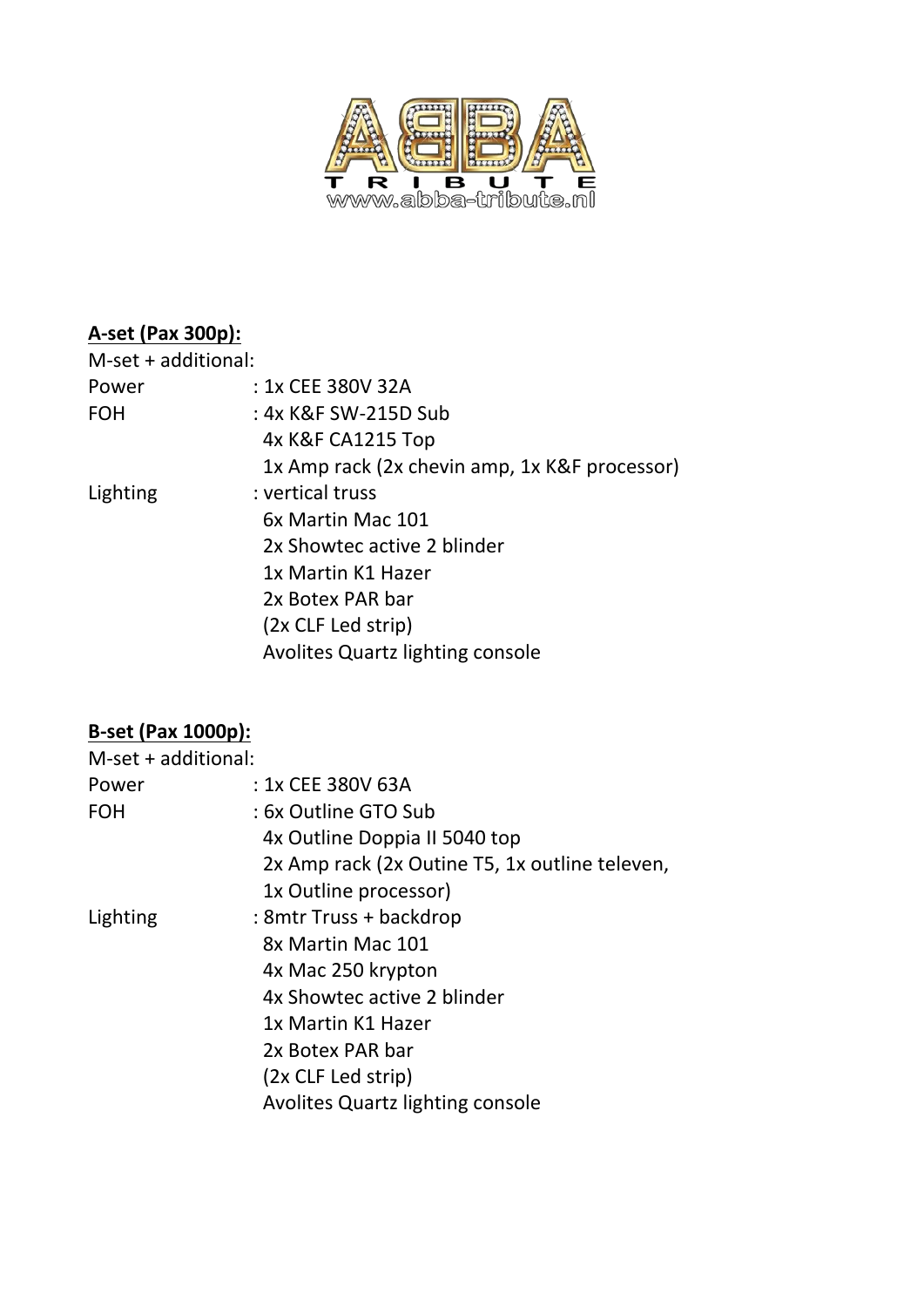

# **SOUND / LIGHT SETUP (FOREIGN COUNTRY OUTSIDE THE NETHERLANDS)**

#### **BACKLINE SPECIFICATIONS:**

For Tom (guitar):

- Marshal JCM 800 or 900 guitar head with channel footswitch
- Marshall 1960 guitar cabinet slope front
- 2 guitar stands
- 1 x Gibson Les Paul Studio or Supreme (in White if Possible)
- 1 Acoustic guitar Guild / Taylor / Martin
- mic. + mic stand.
- wireless in ear

For Patrick (bass) :

- Ampeg SVT-CL bass head

- Ampeg SVT-810 E bass cabinet (if there's no Ampeg a huge 8x10 Ashdown or simular but no Hartke please!)

- 1 x Fender Jazz Bass American de Luxe 5 String (white blonde or black)
- 1 guitar stand
- mic. + mic stand.
- wireless in ear

For Willem (drums) :

- DW Drums (white)

14" x 6,5 snare if posible , 20 inc Bass Drum , 16" Floor Tom (with legs) , 12 & 13" Rack Toms

Paiste 2002 Cymbals > 20" Ride , 18" crash x 1 , 16" crash x 1

Drum Throne, all pedals and stands , drum carpet.

- mini mixer for ear phone.

For Roland (keyboards) :

- Roland RD700 or other Stage piano.
- Keyboard stand or white grand piano (fake, suitable for Kronos)
- mic. + mic stand.
- wireless in ear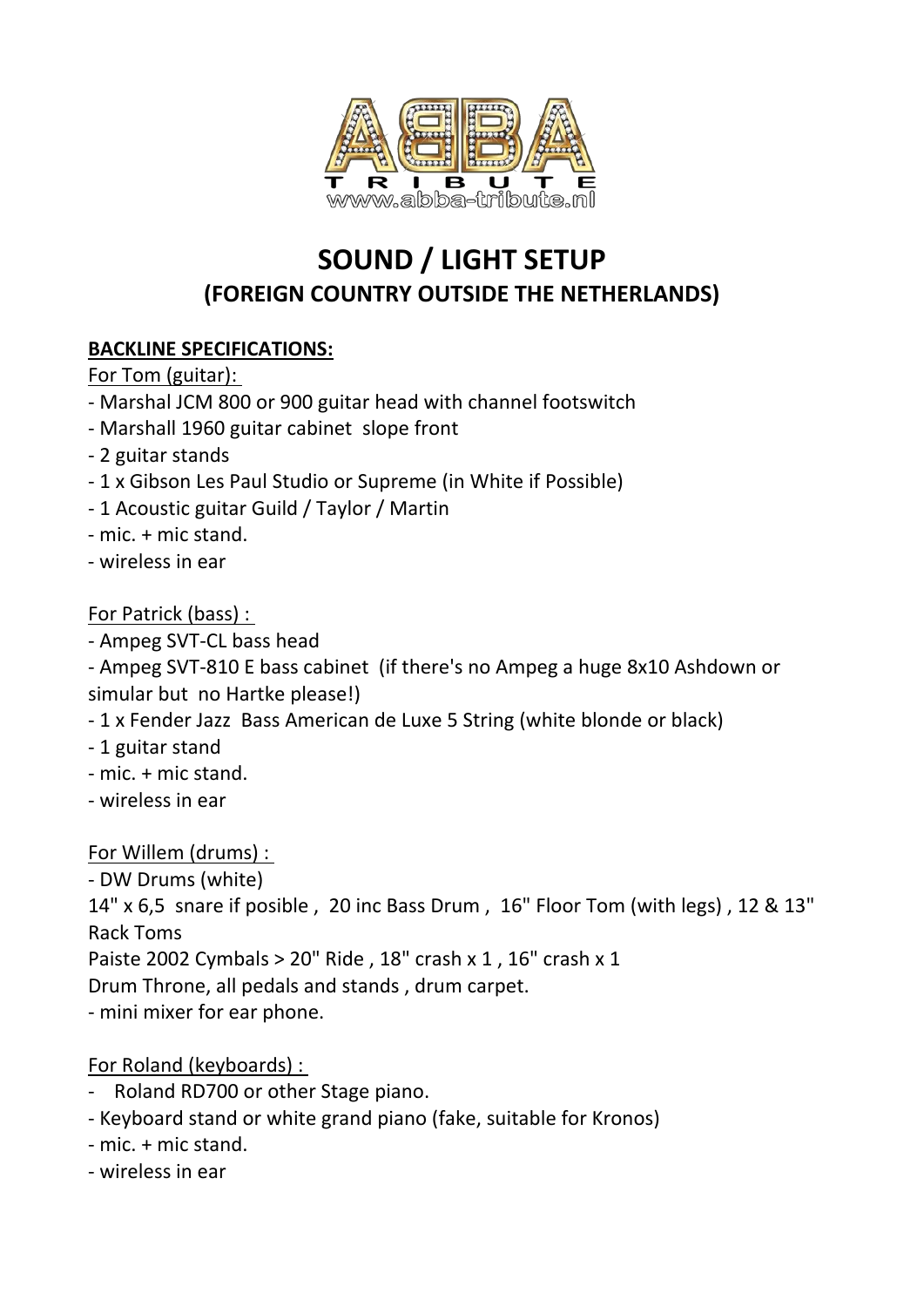

For Nancy & Barthelijne: (Agnetha & Anni-Frid):

- Prefers microphone Shure Beta 58A wireless
- straight (Heavy Duty) microphone stand AND MICROPHONE STAND MUST

HAVE A ROUND BASE (boom stands Not accepted !! )

- Extra spare mic Shure Beta 58A on straight mic stand
- wireless in ear

| Ch             | <b>Instrument</b>      | <b>Mic</b>                           | <b>Insert</b> |
|----------------|------------------------|--------------------------------------|---------------|
| $\mathbf{1}$   | Kick                   | Shure B52, AKG D112                  | Comp + Gate   |
| $\overline{2}$ | Snare UP               | Shure SM57                           | Comp          |
| 3              | Snare DOWN (optional)  | AKG 451, Shure SM57                  |               |
| 4              | Hi Hat                 | <b>AKG 451</b>                       |               |
| 5              | Tom 12"                | Sennheiser E-604, Shure SM57         | Gate          |
| 6              | Tom 13"                | Sennheiser E-604, Shure SM58<br>Gate |               |
| $\overline{7}$ | Floor tom 16"          | Sennheiser E-604, Shure SM58         | Gate          |
| 8              | Overhead L             | <b>AKG 451</b>                       |               |
| 9              | Overhead R             | <b>AKG 451</b>                       |               |
| 10             | <b>Bass</b>            | <b>DIRECT OUT</b>                    |               |
| 11             | <b>Electric Guitar</b> | Shure SM58, Shure SM57               |               |
| 12             | <b>Acoustic Guitar</b> | D.I. BOX                             |               |
| 13             | Keyboard L             | D.I. BOX                             |               |
| 14             | Keyboard R             | D.I. BOX                             |               |
| 15             | <b>Backing Track L</b> | D.I. BOX                             |               |
| 16             | <b>Backing Track R</b> | D.I. BOX                             |               |
| 17             | <b>Click Track</b>     | D.I. BOX                             |               |
| 18             | Lead Vox (4x)          | <b>Shure BETA58 RADIO</b>            | Comp          |
| 19             | Background Vox (1x)    | Electro-Voice RE2 RADIO              | Comp          |

## **CHANNEL LIST**